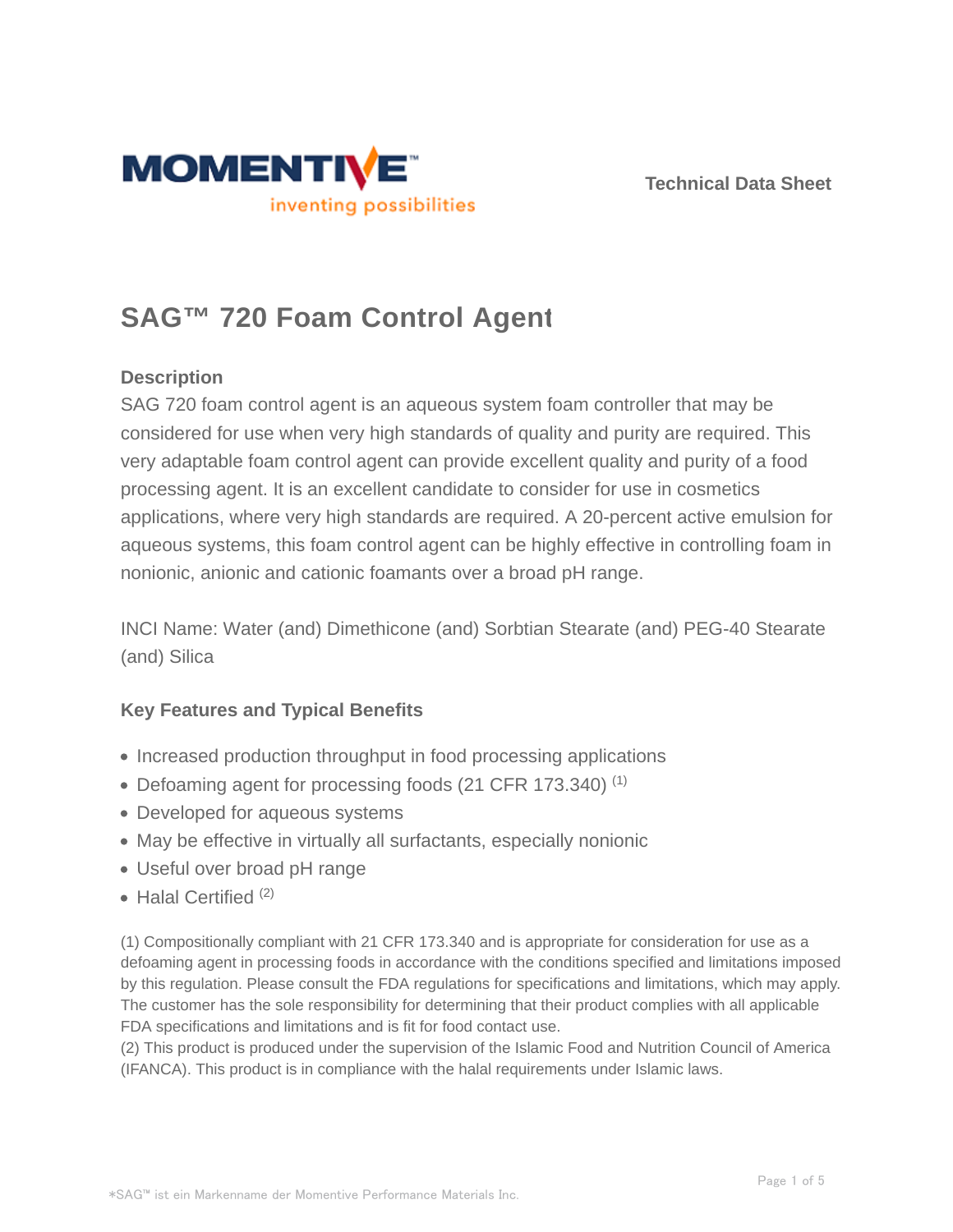## **Typical Physical Properties**

| Appearance                              | White           |  |
|-----------------------------------------|-----------------|--|
| Form                                    | Pourable liquid |  |
| Specific Gravity at 25/25 °C            | $0.99 - 1.01$   |  |
| Viscosity at 25 °C (after stirring), cP | 1000-2000       |  |
| pH                                      | 4.0             |  |
| <b>Emulsifier Type</b>                  | Nonionic        |  |
| Suitable Diluent                        | Water           |  |
| Shelf Life, months                      | 24              |  |
| Active Ingredient Content, %            | 20              |  |

Typical physical properties are average data and are not to be used as or to develop specifications.

## **Potential Applications**

This foam control agent may be considered for use in the manufacture of food and feed products, and in a variety of industrial processes. These applications include:

| <b>Food and Feed Processing</b>                                                                      |                                                            |
|------------------------------------------------------------------------------------------------------|------------------------------------------------------------|
| <b>Alcohol fermentation</b>                                                                          | Potato chip manufacturing                                  |
| Beverages, juices and sauces                                                                         | Preserves, jams and jellies                                |
| Bottle washing                                                                                       | Seafood washing                                            |
| Component of cleaning solutions                                                                      | Soy protein processing                                     |
| Condiment and flavoring manufacturing                                                                | Vegetable washing                                          |
| Corn wet-milling                                                                                     | Whey processing                                            |
| Food plant waste water treatment                                                                     | Other dehydration,<br>evaporation and extraction processes |
| <b>Cosmetics</b>                                                                                     |                                                            |
| Formulation aid in cosmetics, balms,<br>lotions, moisturizers, ointments,<br>shampoos and sunscreens | Packaging aid                                              |

#### **Patent Status**

Nothing contained herein shall be construed to imply the nonexistence of any relevant patents or to constitute the permission, inducement or recommendation to practice any invention covered by any patent, without authority from the owner of the patent.

## **Product Safety, Handling and Storage**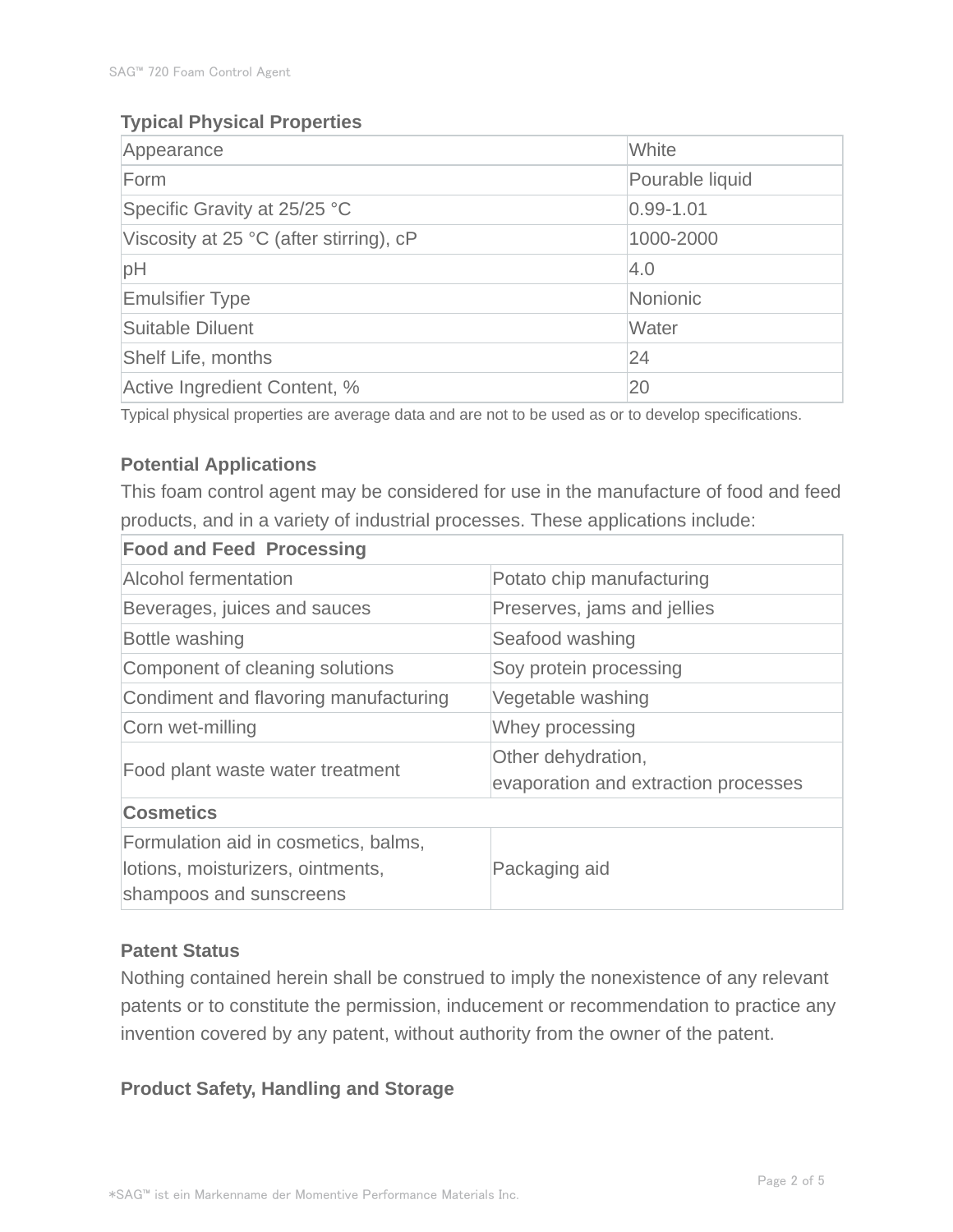Customers should review the latest Safety Data Sheet (SDS) and label for product safety information, safe handling instructions, personal protective equipment if necessary, emergency service contact information, and any special storage conditions required for safety. Momentive Performance Materials (MPM) maintains an aroundthe-clock emergency service for its products. SDS are available at www.momentive.com or, upon request, from any MPM representative. For product storage and handling procedures to maintain the product quality within our stated specifications, please review Certificates of Analysis, which are available in the Order Center. Use of other materials in conjunction with MPM products (for example, primers) may require additional precautions. Please review and follow the safety information provided by the manufacturer of such other materials.

#### **Limitations**

Customers must evaluate Momentive Performance Materials products and make their own determination as to fitness of use in their particular applications.

#### **Contact Information**

Email commercial.services@momentive.com

#### **Telephone**

| <b>Americas</b>      | <b>Latin America</b> | <b>EMEAI- Europe, Middle</b><br>East, Africa & India | <b>ASIA PACIFIC</b> |
|----------------------|----------------------|------------------------------------------------------|---------------------|
| +1 800 295 2392      | <b>Brazil</b>        | <b>Europe</b>                                        | <b>China</b>        |
| Toll free*           | +55 11 4534 9650     | +390510924300                                        | 800 820 0202        |
| +704 805 6946        | <b>Direct Number</b> | Direct number                                        | Toll free           |
| <b>Direct Number</b> |                      |                                                      | +86 21 3860 4892    |
|                      |                      |                                                      | Direct number       |
| *All American        | <b>Mexico</b>        | India, Middle East &                                 | Japan               |
| countries            | +52 55 2169 7670     | <b>Africa</b>                                        | +81 3 5544 3111     |
|                      | <b>Direct Number</b> | + 91 44 71212207                                     | Direct number       |
|                      |                      | Direct number*                                       |                     |
|                      |                      | *All Middle Eastern                                  | <b>Korea</b>        |
|                      |                      | countries, Africa, India,                            | +82 2 6201 4600     |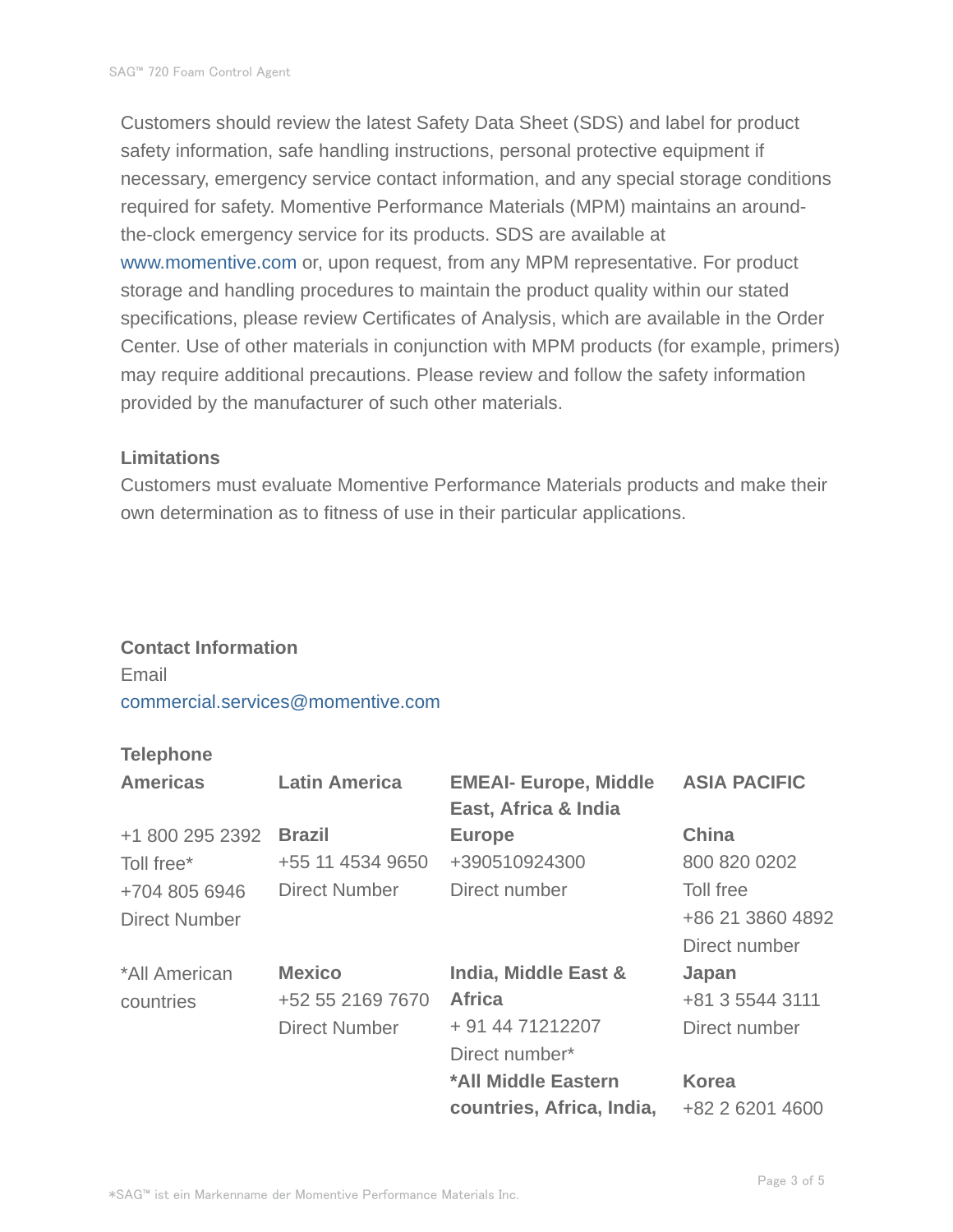For literature and technical assistance, visit our website at: www.momentive.com

#### **DISCLAIMER:**

**THE MATERIALS, PRODUCTS AND SERVICES OF MOMENTIVE PERFORMANCE MATERIALS INC. AND ITS SUBSIDIARIES AND AFFILIATES (COLLECTIVELY "SUPPLIER"), ARE SOLD SUBJECT TO SUPPLIER'S STANDARD CONDITIONS OF SALE, WHICH ARE INCLUDED IN THE APPLICABLE DISTRIBUTOR OR OTHER SALES AGREEMENT, PRINTED ON THE BACK OF ORDER ACKNOWLEDGMENTS AND INVOICES, AND AVAILABLE UPON REQUEST. ALTHOUGH ANY INFORMATION, RECOMMENDATIONS, OR ADVICE CONTAINED HEREIN IS GIVEN IN GOOD FAITH, SUPPLIER MAKES NO WARRANTY OR GUARANTEE, EXPRESS OR IMPLIED, (i) THAT THE RESULTS DESCRIBED HEREIN WILL BE OBTAINED UNDER END-USE CONDITIONS, OR (ii) AS TO THE EFFECTIVENESS OR SAFETY OF ANY DESIGN INCORPORATING ITS PRODUCTS, MATERIALS, SERVICES, RECOMMENDATIONS OR ADVICE. EXCEPT AS PROVIDED IN SUPPLIER'S STANDARD CONDITIONS OF SALE, SUPPLIER AND ITS REPRESENTATIVES SHALL IN NO EVENT BE RESPONSIBLE FOR ANY LOSS RESULTING FROM ANY USE OF ITS MATERIALS, PRODUCTS OR SERVICES DESCRIBED HEREIN.** Each user bears full responsibility for making its own determination as to the suitability of Supplier's materials, services, recommendations, or advice for its own particular use. Each user must identify and perform all tests and analyses necessary to assure that its finished parts incorporating Supplier's products, materials, or services will be safe and suitable for use under end-use conditions. Nothing in this or any other document, nor any oral recommendation or advice, shall be deemed to alter, vary, supersede, or waive any provision of Supplier's standard Conditions of Sale or this Disclaimer, unless any such modification is specifically agreed to in a writing signed by Supplier. No statement contained herein concerning a possible or suggested use of any material, product, service or design is intended, or should be construed, to grant any license under any patent or other intellectual property right of Supplier covering such use or design, or as a recommendation for the use of such material, product, service or design in the infringement of any patent or other intellectual property right.